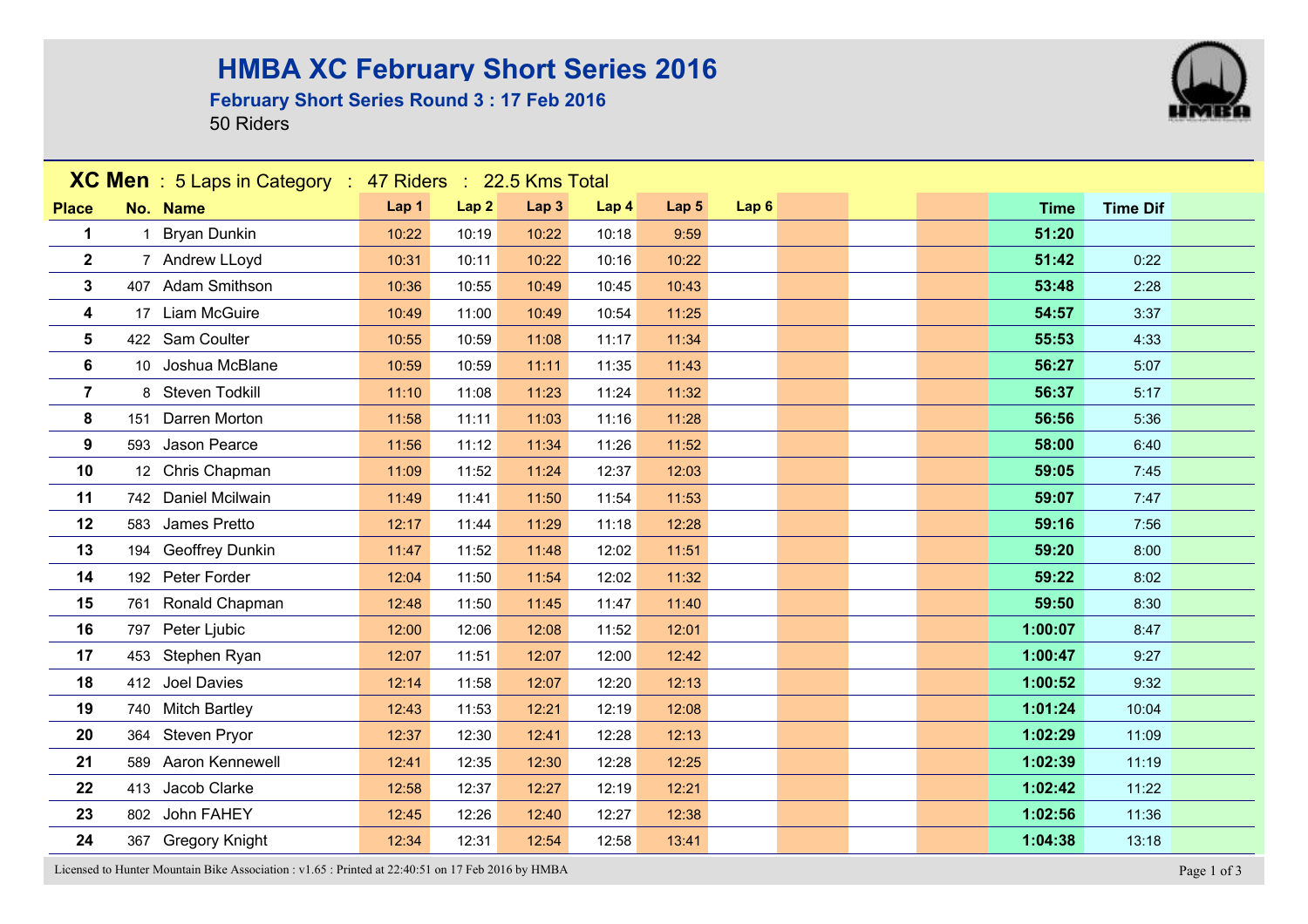## **HMBA XC February Short Series 2016**

#### **February Short Series Round 3 : 17 Feb 2016**

50 Riders